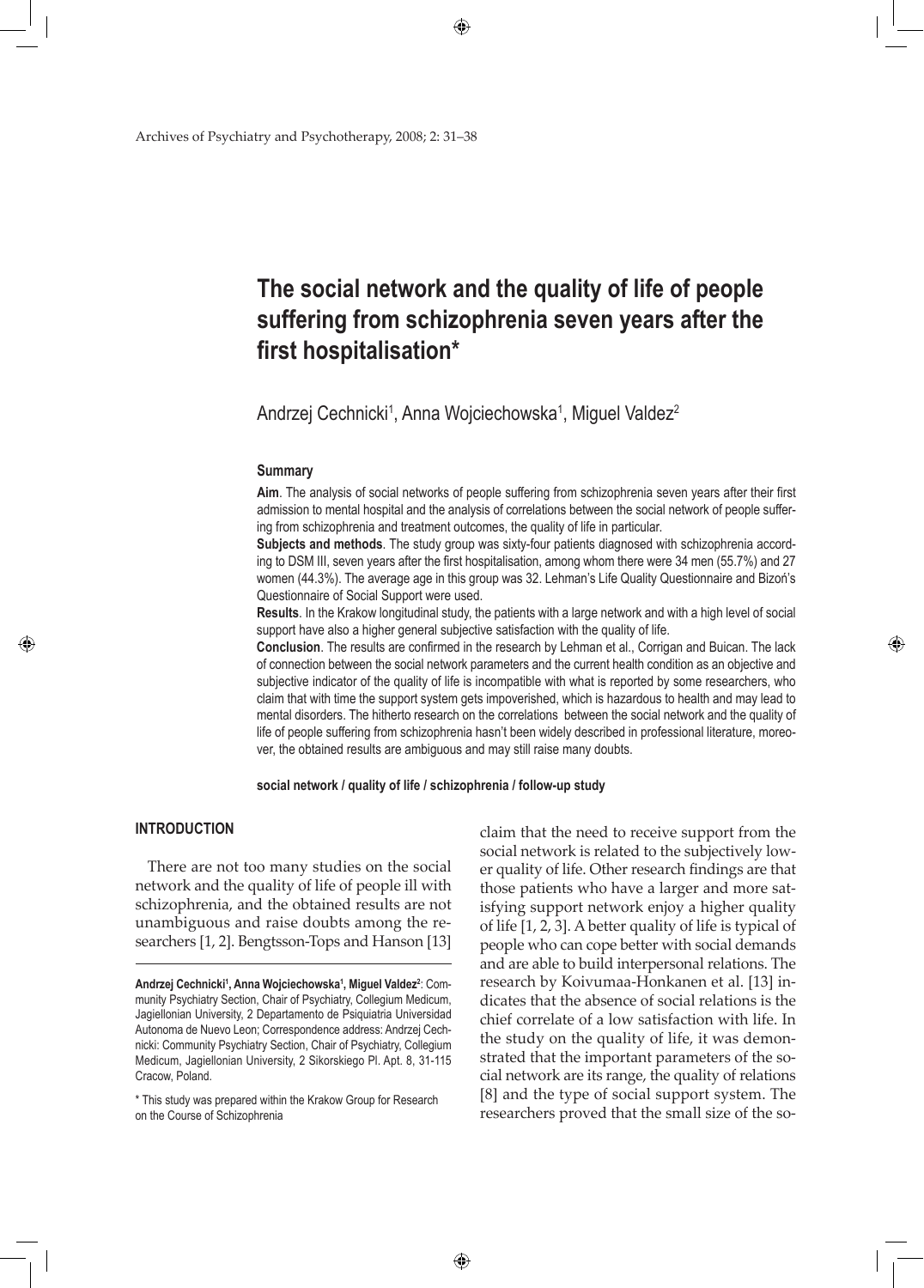cial network, the low frequency of interpersonal contacts, lack of instrumental support and lack of a confidant [5, 7] correlate with the negative findings in the study on the quality of life.

This investigation is part of the Krakow longitudinal study on the course of schizophrenia. The study described the objectives and remote treatment outcomes in the clinical and social aspect in the course of schizophrenia at two follow-up points: three and seven years after the first hospitalisation. The research on the social network three years after the first hospitalisation showed the need to assess as many parameters of the network as possible (the range of the network, the size of the extra-familial network, the age of the network, the amount and source of support, the type of support system) [9]. The next stage was to evaluate treatment outcomes for the patients suffering from schizophrenia seven years after their first admission to a mental hospital [10], with focus on the quality of life [10, 11, 12]. Also, correlations between the quality of life and treatment outcomes were analysed [13].

Another research step that has been described was to assess the social network of people ill with schizophrenia seven years after their first hospitalisation, and the analysis of correlations between this indicator of treatment outcomes and the quality of life.

The analysis of correlations between the social network and treatment outcomes in the clinical and social aspects is described in our previous paper [14] on the subject.

## **Aim of study**

The aim of this study was to analyse the social network of people suffering from schizophrenia seven years following their first hospitalisation as well as to analyse the correlations between the social network of people ill with schizophrenia and the quality of their lives as one of the important indicators of treatment outcomes. Fig. 1, below, presents the model of the study.

◈



↔

Figure 1 Correlations between the social network and the quality of life of people suffering from schizophrenia

The following research objectives were identified:

- 1. Description of social networks, subjective and objective quality of life of people ill with schizophrenia seven years after their first psychiatric hospitalisation.
- 2. Analysis of correlations between the parameters of the social network and the subjective quality of life.
- 3. Analysis of correlations between the parameters of the social network and the objective quality of life.

#### **SUBJECTS AND METHODS**

Seven years after the first hospitalisation, the study embraced a group of 64 persons ill with schizophrenia, diagnosed according to the DSM III criteria. The group included 34 men (55.7%) and 27 women (44.3%). Their average age was 32. In the study group, the first psychotic symptoms occurred at the age of 26, and the first hospitalisation took place at the age of 27. The lapse of time between the onset of the illness and the first hospitalisation was, on average, 50 weeks. It was found out that before the onset of the illness, 8 patients had at least one deep, satisfying relationship, 21 persons had numerous super-

Archives of Psychiatry and Psychotherapy, 2008; 2 : 31–38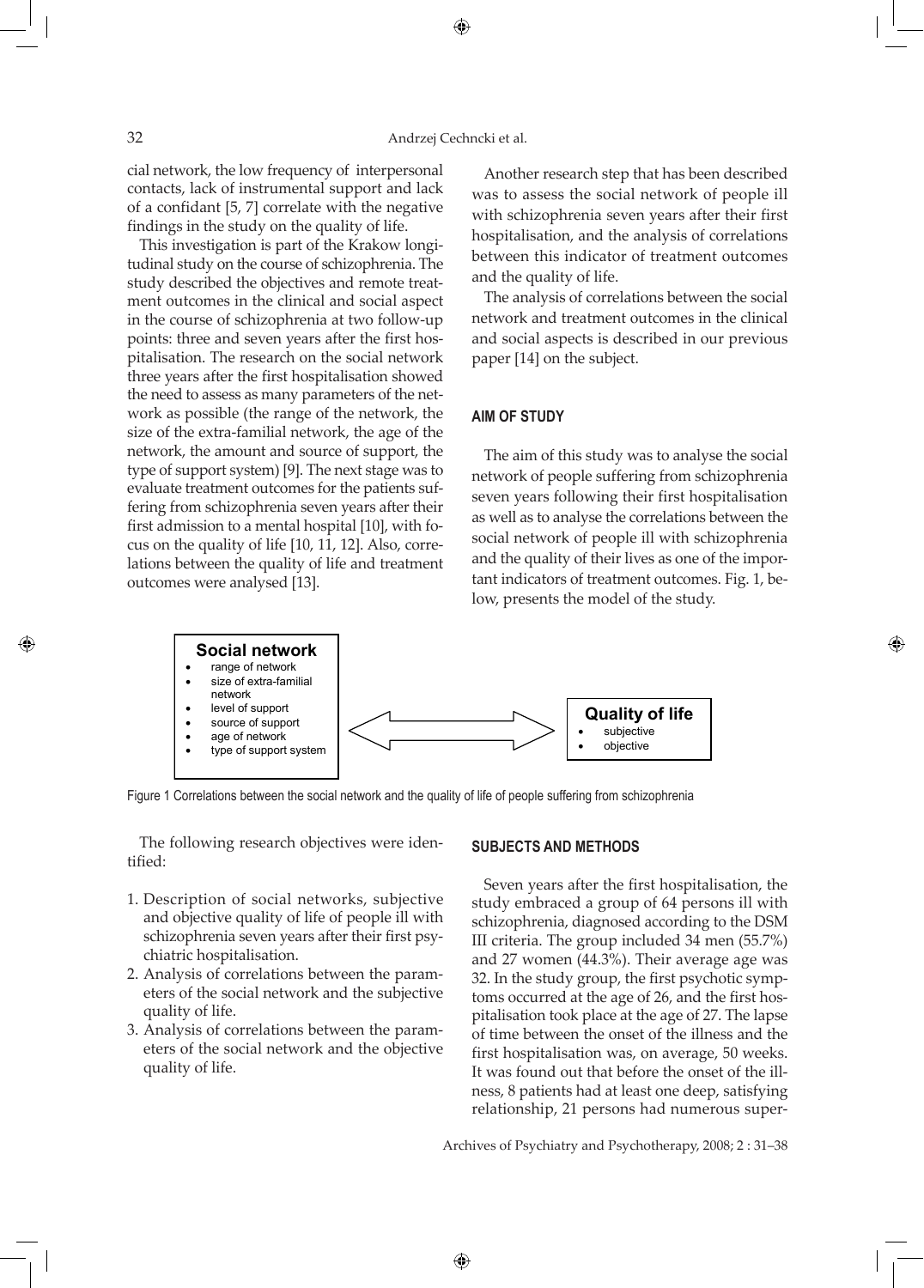ficial relationships, 11 had one superficial relationship, 13 persons had unsatisfying relationships, and 8 had no extra-familial relationships. At the moment of the first hospitalisation, 36 patients were employed full time, 11 patients were either employees or students temporarily on sick leave, 2 patients received sickness and disability benefit and were employed part time, 3 patients only received social benefits and had no employment, and 4 patients neither got the benefit nor a job.

Seven years after the first hospitalisation, at the moment of assessment, the average number of subsequent inpatient hospitalisations in the study group was 1.64. The average stay in an inpatient ward amounted to 14 weeks, and the average number of relapses during the seven years after the first mental hospital admission was 2.5.

The applied tools were Bizoń's social support questionnaire and Lehman's questionnaire on the quality of life. In the Krakow study, the Polish version of the latter was used. Lehman's questionnaire allows assessing both the subjective and objective quality of life in eight basic domains: accommodation, leisure activities, family relations, social relations, financial standing, school and work, safety and legal issues, and health. In our study, another domain, religion, was introduced into the questionnaire. The subjective satisfaction with life was assessed with the use of Likert's scale [10; 11; 12].

◈

The parameters of the social networks were examined with the use of Bizoń's questionnaire, which gathers data concerning people who fulfil support functions as well as indicates the characteristics of the social network such as the range of the network (i.e. the number of persons with whom the patient stays in contact), the size of the extra-familial network (i.e. the number of persons whom the patient contacts outside the family), the age of the network (the duration of relationships in the network), the level of support (as the product of the number of persons in the network multiplied by the functions they fulfil), the source of support (in the family, outside the family, or both in the family and outside), the type of the support system (focused, dispersed or compound). Correlations were analysed with the use of Spearman's correlation coefficient.

## **RESULTS**

The first, descriptive section presents the findings of our research on the social network and the quality of life in a seven-year follow-up. The latter section contains an analysis of the correlations between the social network and the quality of life.

#### **Description of the social network seven years after the first hospitalisation**

Seven years after their first hospitalisation, 24% of the patients suffering from schizophrenia had a small social network. The most numerous are those patients who have a middle-sized network (45%), and 31% of the study group have a large network (Table 1).

Table 1. Description of network in K-7 (n=64)

| Range of network in K-7                     |     |  |  |  |  |
|---------------------------------------------|-----|--|--|--|--|
| Small network – up to 10 people             |     |  |  |  |  |
| Middle-sized network – from 11 to 20 people | 45% |  |  |  |  |
| Large network - over 21 people              | 31% |  |  |  |  |
| Range of extra-familial network in K-7      |     |  |  |  |  |
| Small network – up to 2 people              | 31% |  |  |  |  |
| Middle-sized network – from 3 to 10 people  | 52% |  |  |  |  |
| Large network - over 11 people              | 17% |  |  |  |  |

Archives of Psychiatry and Psychotherapy, 2008; 2 : 31–38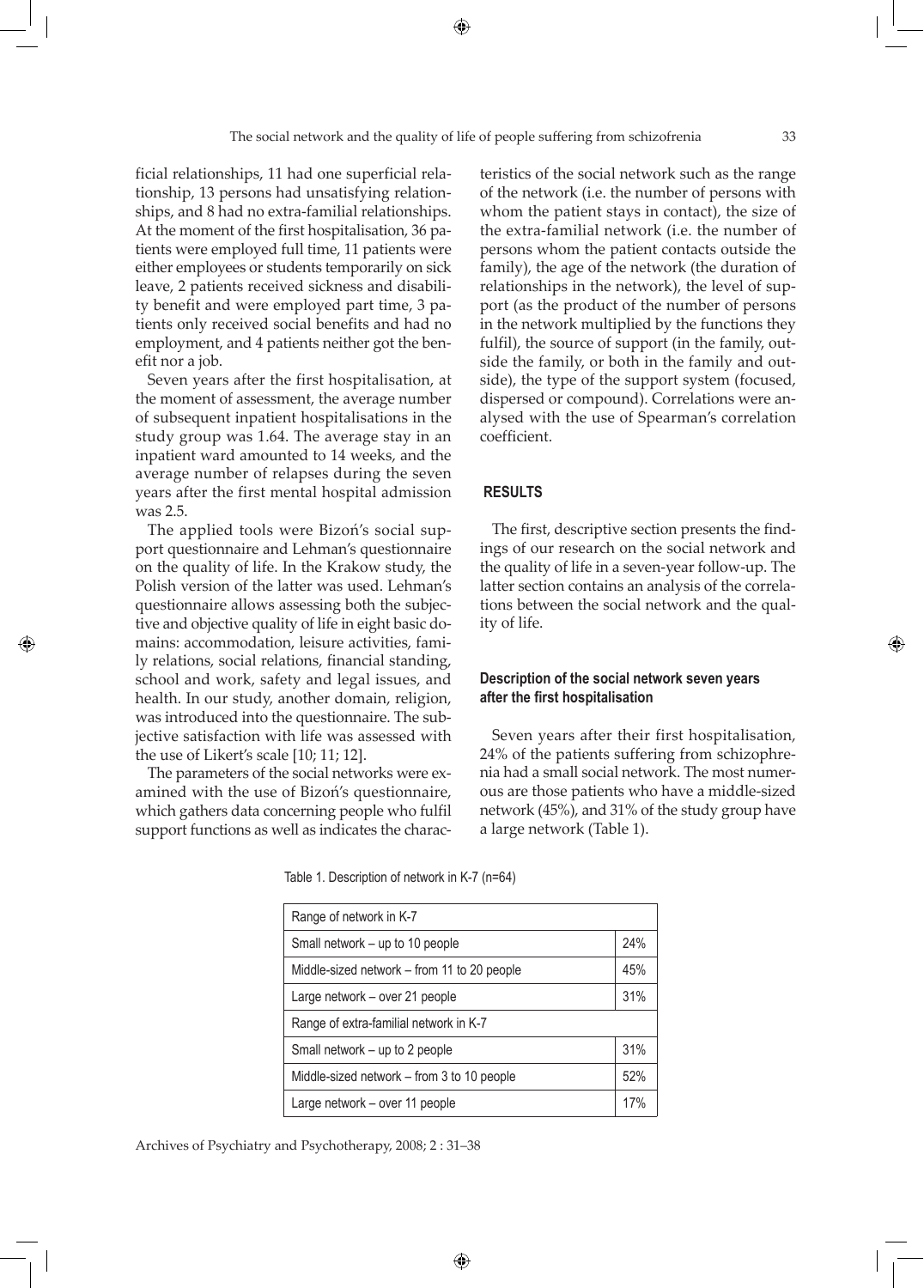34 Andrzej Cechncki et al.

| Level of support K-7          |  |  |  |  |  |
|-------------------------------|--|--|--|--|--|
| 13%                           |  |  |  |  |  |
| 45%                           |  |  |  |  |  |
| 42%                           |  |  |  |  |  |
| Source of support in K-7      |  |  |  |  |  |
| 59%                           |  |  |  |  |  |
| 3%                            |  |  |  |  |  |
| 38%                           |  |  |  |  |  |
| Type of support system in K-7 |  |  |  |  |  |
| 48%                           |  |  |  |  |  |
| 13%                           |  |  |  |  |  |
| 39%                           |  |  |  |  |  |
|                               |  |  |  |  |  |
| 72%                           |  |  |  |  |  |
| 25%                           |  |  |  |  |  |
| 3%                            |  |  |  |  |  |
|                               |  |  |  |  |  |

31% of the study group have a small extra-familial network, 52% a middle-sized one and 17% a large one. 13% receive a low level of support from their social network, 45% a medium level and 42% a high level of support. With 59% of the study group, the source of support lies in the family, with 3% it is outside the family, and 38% have a compound support system.

◈

48% of the patients have a social network where the support system has one person at the centre. With 13% of the study group, the support is dispersed, and with 39% the system is compound, i.e. it contains one confidant and other individuals who satisfy the patient's particular needs, emotional and instrumental. 72% of the patients maintain old (over ten years old) relationships in their networks, 25% medium relationships (from 1 to 10 years), and 3% of the surveyed have formed and maintained new relationships for the last year.

## **The quality of life seven years after the first hospitalisation**

Having summed up the findings concerning the quality of life, the following conclusions were formulated:

Seven years after the first hospitalisation, people suffering from schizophrenia have good treatment outcomes if they receive treatment within the community programme.

◈

General satisfaction with life is slightly and positively correlated with the general subjective assessment of the quality of life because the individual subjective and objective indicators of the quality of life in Lehman's model are partly interrelated and partly independent.

Those domains that are subjective indicators of the quality of life are strongly, positively, to a high extent interrelated and also related to general satisfaction with life. Contrariwise, the objective indicators of the quality of life are only weakly and to a low degree interrelated and related to the general satisfaction with life.

Among the examined prognostic factors, the ones that impact to the highest extent general satisfaction with life are subjective factors, such as the subjective satisfaction with one's religious life, employment, good social relations, as well as the female gender.

A psychopathological condition (intense positive, negative or depression syndrome) may influence the general satisfaction with life in peo-

Archives of Psychiatry and Psychotherapy, 2008; 2 : 31–38

↔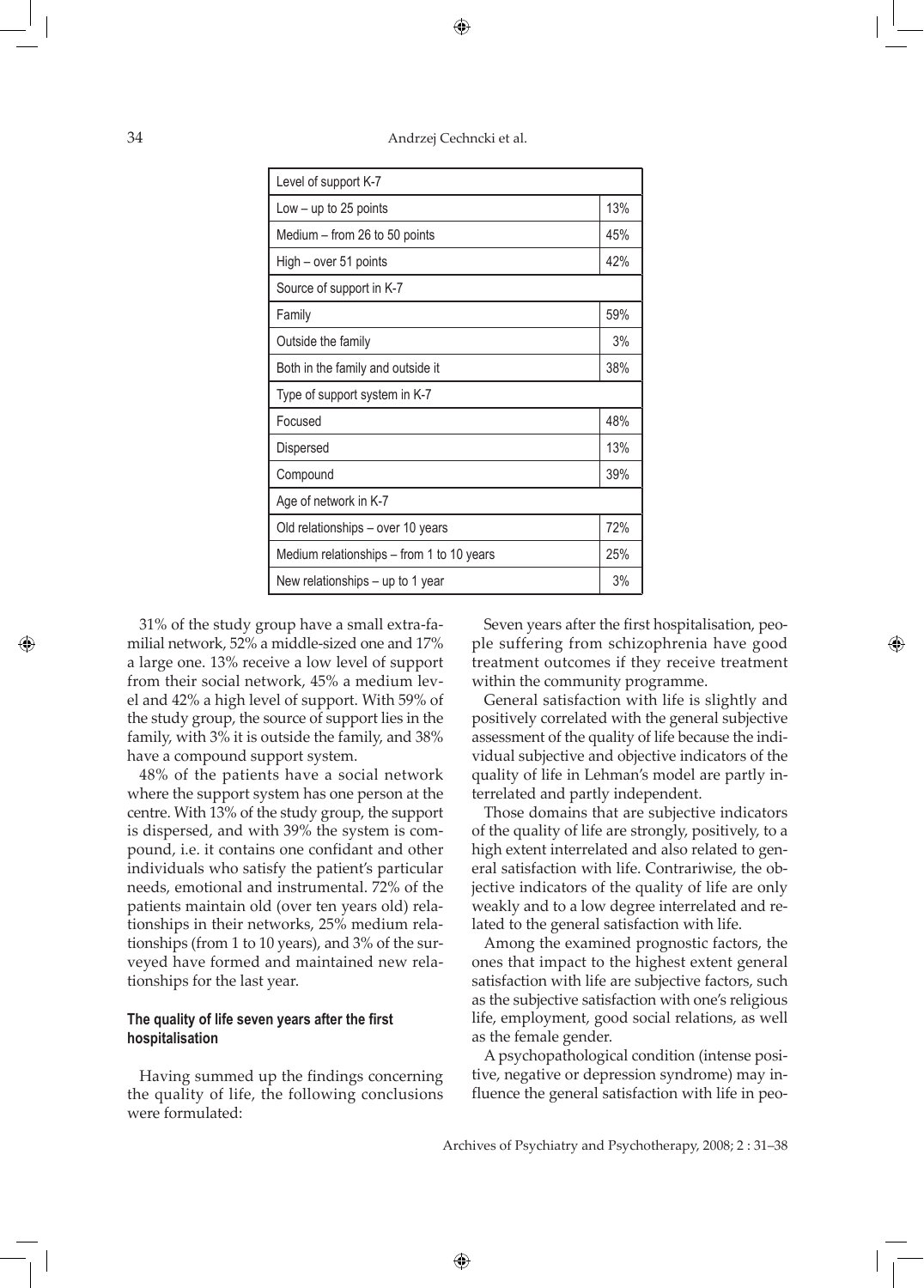ple suffering from schizophrenia and residing outside the hospital.

General satisfaction with life is a complex construct which can be only partly accounted for by the observed psychopathology.

## **Correlations between the social network and the quality of life**

◈

The following paragraphs are devoted to the correlations between the social network and the indicators of the subjective quality of life seven years after the first hospitalisation and then the indicators of the objective quality of life (Tab. 2 and 3).

*Correlations between the social network and the indicators of the subjective quality of life* 

The analysis shows that general satisfaction with the quality of life positively correlates with the range of the network and the amount of support (Tab. 2).

With a larger network and a higher level of support, general satisfaction with the quality of life increases. With a wider range of the social network, especially the extra-familial network, and with a higher level of support provided by the network, the subjective satisfaction with social relation increases. The more of the old relationships in the network (over 10 years old) remain, the higher subjective satisfaction with

| Table 2. Correlations between the social network and the indicators of the subjective quality of life in K-7 |  |
|--------------------------------------------------------------------------------------------------------------|--|
|--------------------------------------------------------------------------------------------------------------|--|

| Indicators of subjective | Range of  | Size of extra-fa-           | Level of           | Age of   | Type of                     |
|--------------------------|-----------|-----------------------------|--------------------|----------|-----------------------------|
| quality of life          | network 1 | milial network <sup>1</sup> | support $\uparrow$ | network↑ | support system <sup>1</sup> |
| Accommodation            | 0.38      | 0.08                        | 0.11               | 0.03     | 0.01                        |
| Leisure                  | 0.19      | 0.07                        | 0.21               | 0.07     | 0.02                        |
| Family                   | 0.13      | 0.15                        | 0.21               | 0.11     | 0.06                        |
| Social relations         | $0.39**$  | $0.44***$                   | $0.32*$            | $-0.12$  | 0.13                        |
| Financial standing       | 0.03      | 0.09                        | 0.01               | 0.11     | $-0.12$                     |
| Employment               | 0.16      | $-0.01$                     | 0.16               | $0.46*$  | $-0.16$                     |
| Safety                   | $-0.03$   | $-0.10$                     | $-0.10$            | 0.14     | 0.10                        |
| Health                   | 0.10      | $-0.01$                     | 0.21               | 0.06     | 0.01                        |
| Religion                 | 0.16      | $-0.10$                     | 0.12               | 0.13     | 0.01                        |
| General satisfaction     | $0.35***$ | 0.12                        | $0.30*$            | 0.03     | $-0.11$                     |

 $*$  p< 0.05,  $**$  p < 0.01, as measured with Spearman's correlation coefficient

Table 3. Correlations between the social network and the indicators of the objective quality of life in K-7

| Objective quality<br>of life | Range of<br>network 1 | Size of<br>extra-familial | Level of<br>support $\uparrow$ | Age of network 1 | Type of<br>support |
|------------------------------|-----------------------|---------------------------|--------------------------------|------------------|--------------------|
|                              |                       | network↑                  |                                |                  | system $\uparrow$  |
| Accommodation                | 0.15                  | 0.25                      | 0.09                           | 0.01             | 0.05               |
| Leisure                      | $0.48**$              | 0.23                      | 0.23                           | $-0.15$          | $0.27*$            |
| Family                       | 0.14                  | 0.16                      | 0.17                           | 0.03             | 0.04               |
| Social relations             | $0.33**$              | $0.38**$                  | $0.29*$                        | $-0.27*$         | 0.19               |
| Financial standing           | $0.42**$              | $0.34***$                 | $-0.23$                        | $-0.14$          | 0.16               |
| Employment                   | 0.16                  | 0.28                      | 0.13                           | $-0.35$          | 0.06               |
| Safety                       | $-0.27*$              | 0.01                      | $-0.12$                        | $-0.07$          | $-0.07$            |
| Health                       | 0.11                  | $-0.06$                   | 0.08                           | 0.13             | 0.10               |
| Religion                     | 0.21                  | $-0.10$                   | 0.07                           | 0.06             | 0.11               |

 $*$  p< 0.05,  $**$  p < 0.01, as measured with Spearman's correlation coefficient

Archives of Psychiatry and Psychotherapy, 2008; 2 : 31–38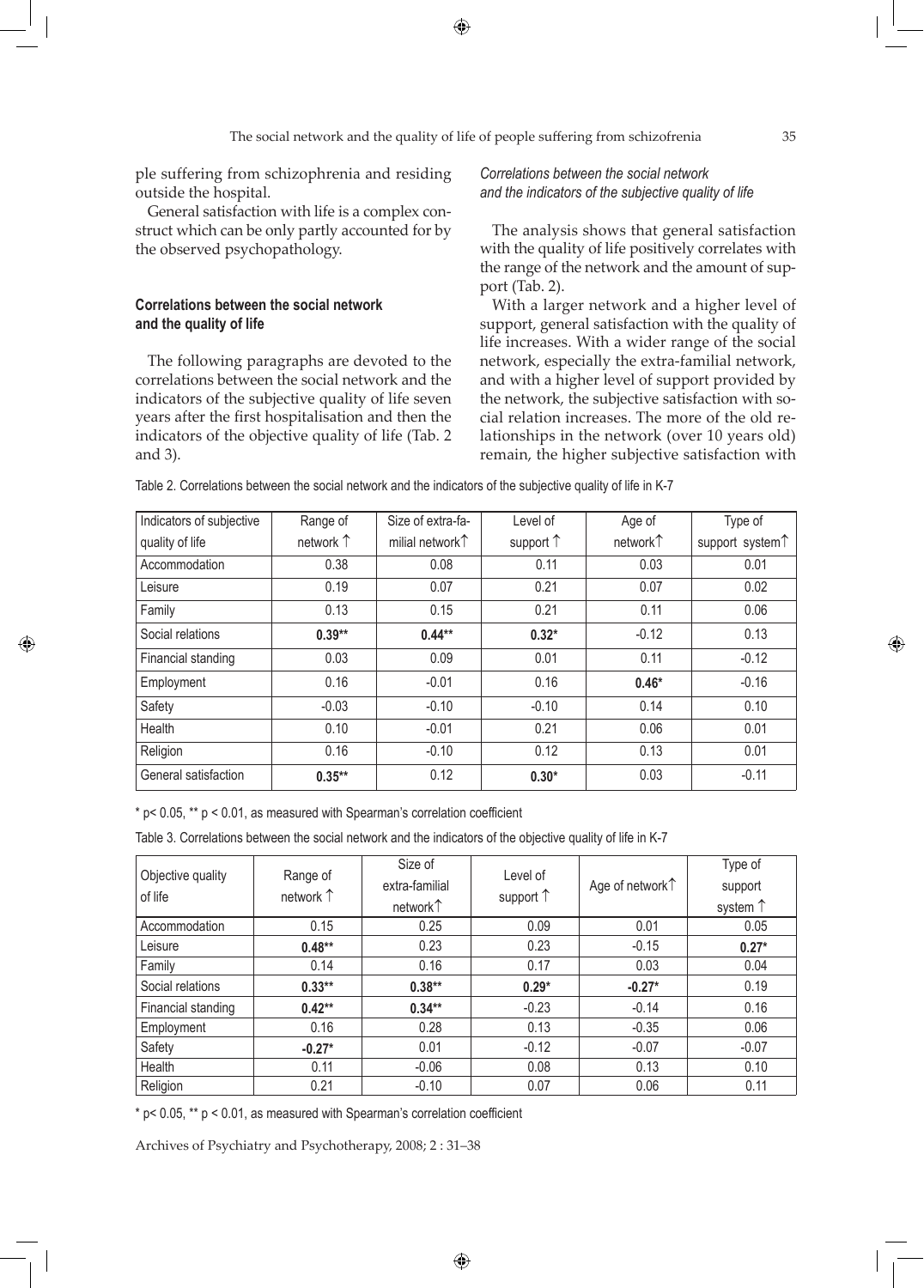#### 36 Andrzej Cechncki et al.

⊕

one's job. Employment allows one to maintain long-standing relationships, but the age of the network and the predominance of older relationships have no impact on other subjective indicators of the quality of life.

## *Correlations between the social network and the objective indicators of the quality of life*

The wider range of the social network is positively correlated with more leisure activities, more social contacts, a higher monthly income and less frequent victimisation of the study group (Tab. 3).

Those patients who have a large extra-familial network have also more social contacts and a higher income. The higher level of support correlates with more social contacts. It was found out that those patients who have a greater number of recent relations in the network (up to 1 year old) have also more social contacts. There is a statistically significant, though a low correlation between the compound support system and more leisure activities.

#### **DISCUSSION**

◈

Seven years after their first hospitalisation, the patients suffering from schizophrenia usually (45%) have a middle-sized social network of 11-20 people. Most frequently (52%) their extra-familial network is middle-sized as well and embraces 3-10 people, so the number of relationships here is visibly smaller. A large part of the study group (45%), have a medium level of support (21-50 points). With 59% of the study group, the source of support is the family. Almost half (48%) of the patients ill with schizophrenia have a focused support system, i.e. the majority of their needs are fulfilled by one person, usually a parent. Old relationships, lasting over 10 years, are maintained by 72% of the study group. In our study, the range of the network is a broader term than the analogous parameter described by Westermeyer and Pattison [20] as the "size of the network".

Having analysed correlations between the parameters of the social network and the indicators of the quality of life, we found the significant factors to be the range of the social network and the presence of social support. A wider range of the network and a higher level of support correlate positively with a higher general subjective satisfaction with the quality of life. These findings are corroborated by previous studies [1, 2, 3] which show that patients with a larger and more satisfying social network have a higher quality of life or, alternatively, that a small social network and few interpersonal contacts involve a subjectively lower quality of life. However, the subjectively higher level of support does not allow for the assessment of the demand for it and consequently to comment upon the findings of Bengtsson-Tops and Hanson [13], who think that the need to receive support from the social network is connected with the subjectively low quality of life.

Although we did not assess the quality of the relationships in the network, as Mercier and King [8] did, this quality can be inferred for instance on the basis of how long the relationships have been maintained. The more old relationships (over 10 years) in the network, the higher subjective satisfaction with one's work, which is an especially significant indicator of the quality of life. A better quality of life is enjoyed by those who cope well with social demands and are able to form interpersonal relations. A study by Koivumaa-Honkanen et al. [13] shows that the absence of social relations is the primary correlate of a low satisfaction with life. A strong correlation with the selected parameters of the social network, such as the range of the network, the size of the extra-familial network, the level of support and the age of the network, has an impact on satisfaction with one's social relations and on the number of them. This can indicate that satisfaction is derived from extra-familial relations in the network, which confirms the hypothesis put forward by some researchers that extra-family relations may compensate for the poor familial ties [18, 19, 20], the more so that higher satisfaction with family relations seems not to be connected with the parameters of the social network.

◈

Interestingly, some results point to the fundamental difference between the subjective experience of support and the objectively provided support. With people suffering from schizophrenia, more people in the network (the range of

Archives of Psychiatry and Psychotherapy, 2008; 2 : 31–38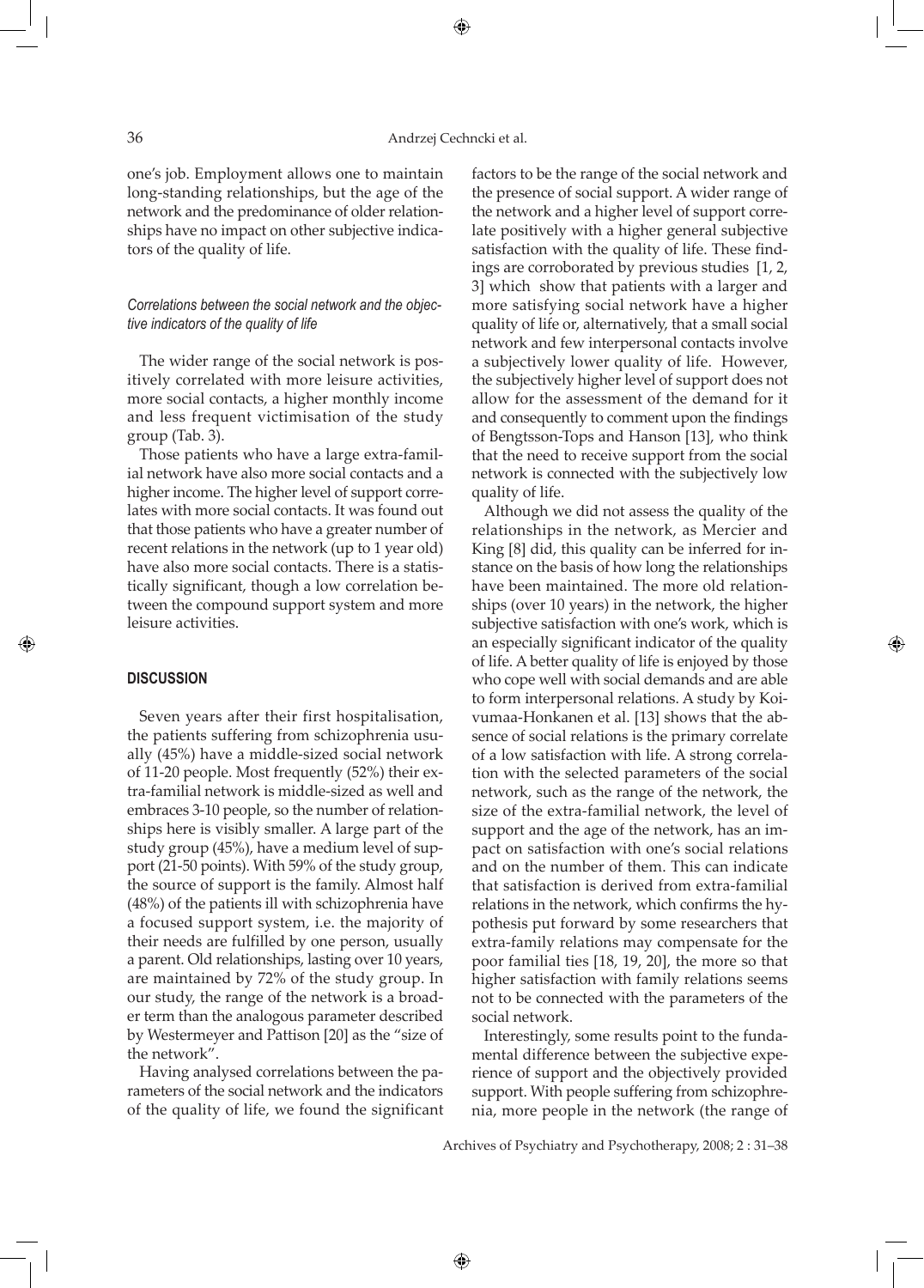the network) as well as the optimum compound support system (with a confidant and many other people who satisfy the patient's particular needs) correlate with more leisure activities in the assessment of the objective quality of life. However, no correlation was observed between the social network and the subjective satisfaction with leisure activities. Perhaps the existent relations do not satisfy the emotional needs of the patients in the study group. Znanecky-Lopata [21] states that in order to maintain support one needs life goals. This seems to indicate that the patient ill with schizophrenia may be deficient in identifying and attaining goals, which can be related to the course of the illness. The support system is stable when there is mutual exchange of emotions, goods and transactions between the partners. If the person receiving support does not reciprocate, the provider of support may withdraw it and in consequence break the bond. In accordance with the theory of social exchange, it is regulated by a conscious or unconscious calculation of losses and gains by the interaction partners [22]. People suffering from schizophrenia do not initiate contacts with others. As they cannot properly perceive how social exchange is organized, they do not derive satisfaction from the fact that the needs of the people in their social environment are fulfilled.

◈

Our research did not show correlations between the parameters of the social network and the subjective opinion about one's health, which stands in contrast to the results reported by other researchers [5], who claim that with time, the support system is more and more impoverished, which is hazardous to health and leads to mental disorders. Some authors suppose that those persons who receive more support from the network, experience less tension despite difficult stressful situations. Others suggest that the support system as such does not reduce tension, but only increases the individual's resilience to stress [23]. Although our research did not point to any correlation between the subjective satisfaction with one's health and the parameters of the social network, the analysis of the objective indicators of treatment outcomes (e.g. the intensity of psychopathological symptoms) or the assessment (with the use of different tools) of the type of the course of schizophrenia, observed

Archives of Psychiatry and Psychotherapy, 2008; 2 : 31–38

throughout the years, confirm the existence of such a correlation [14].

 The duration of relationships in the network correlates to a statistically significant degree with the subjective satisfaction with one's work. The patients maintain relationships for a long time (over 10 years) when their subjective satisfaction with their jobs is high. So it is employment that helps to establish social contacts. Also the size of the social network, including the extra-familial network, correlates with financial standing. Those who have a larger social network have a higher income.

It should be noted that our research demonstrated a parallel lack of correlation between the parameters of the social network and both the objective living conditions and the subjective satisfaction with one's living conditions.

Surprisingly, there is no correlation between the parameters of the social network and the subjective satisfaction with one's religious experiences as well as the actual church attendance. It could be surmised that religion, which is a vital element of Polish culture, should be a source of support rather than a way to seek and establish interpersonal contacts. However, our clinical practice shows that for some patients, their religious communities prove to be important providers of support. The research results concerning the correlations between the social network and the quality of life of people suffering from schizophrenia are still ambiguous, doubtful, and hard to interpret.

#### **CONCLUSIONS**

◈

Those persons suffering from schizophrenia who have a large network and receive a high level of social support from their network are generally more satisfied with their quality of life These findings are confirmed by Lehman et al. [1, 2], Corrigan and Buican [3].

No correlation was found between the parameters of the social network and health as a subjective and objective indicator of the quality of life, which stands in contrast to the findings of some researchers [5] who say that with time, the support system becomes ever weaker, which may threaten one's health and lead to mental disorders.